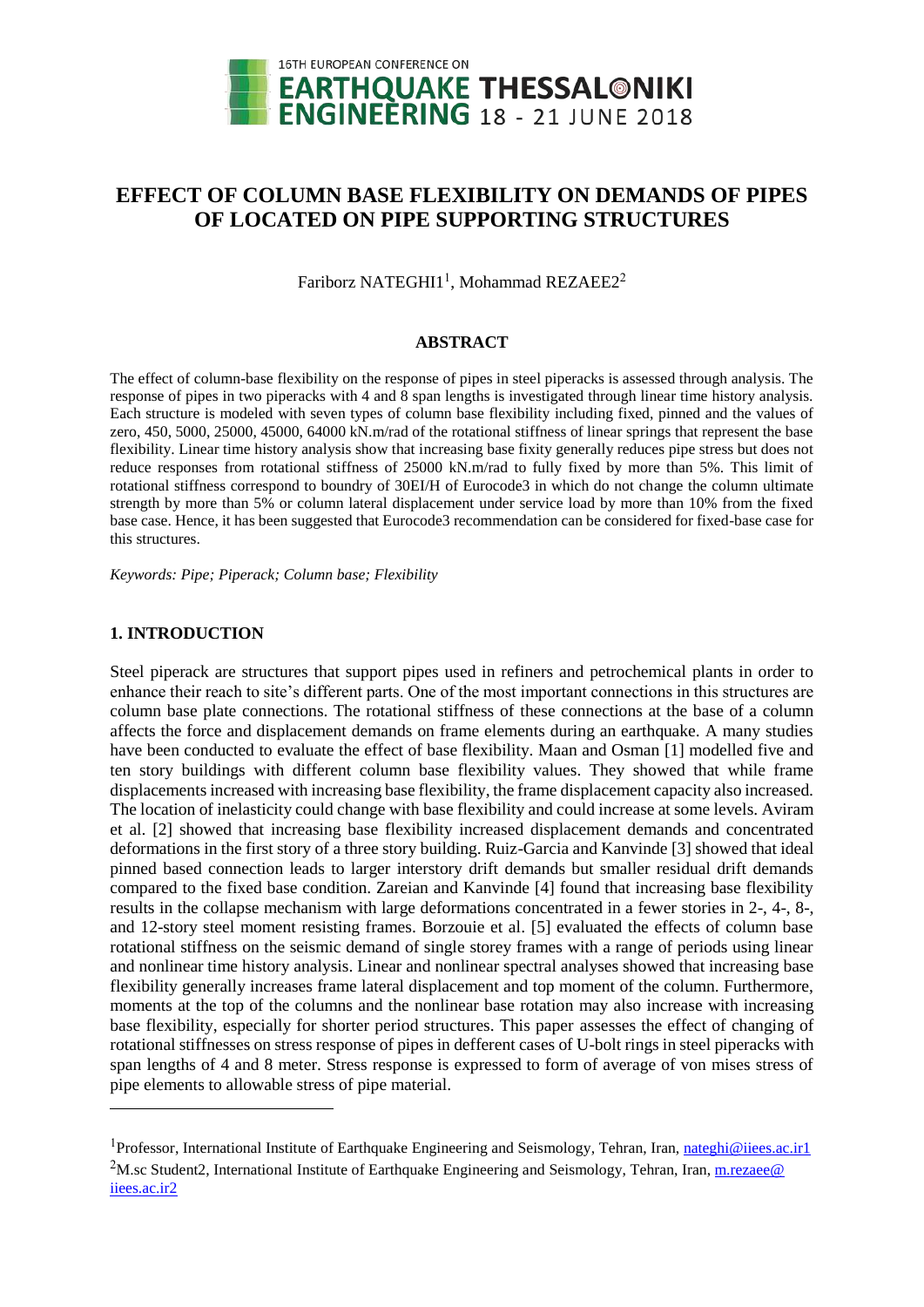### **2. CLASSIFICATION BY STIFFNESS OF COLUMN BASE CONNECTION**

Eurocode3 [6] defines base connections into categories depending on  $k_\theta$  ( $k_\theta$  may be defined as the base moment, M, divided by the base rotation, ) as shown in Figure 1. Here,  $k_{\theta}$  is normalized by EI/H, where EI is the flexural stiffness of the column section and H is the height of the column to the point of inflection. according to Jaspart et al. [7] Column bases in sway frames with rotational stiffness  $(k_{\theta})$  of  $30E/H$  or more do not change the column ultimate strength by more than 5% or column lateral displacement under service load by more than 10% from the fixed base case. In this case, the connection may be considered to be fully rigid. Base connection stiffness values lower than 0.5  $E I/H$  capture the fully pinned condition and connections may be modelled as being fully pinned. It is suggested that if the real rotational stiffness is between these two boundaries, then rotational stiffness should be explicitly considered in the analyses.



Figure 1. Eurocode 3 [6] column base rotational stiffness boundaries

### **3. PIPE SUPPORTING STRUCTURES CONSIDERED IN THIS STUDY**

### *3.1 Building Discription*

Two structures models having different span lengths (4 and 8 meter) are shown in Figures 2 and 3. The piperack structure have beams at two levels for carrying more pipes. The structure for which the results of analyses are presented in this paper includes two main lateral frames at 4.0 and 8.0 m spacing, giving a total length of 48.0 m for the whole piperack structure. The structure supports a set of pipes at two levels with 4.0m and 5.2 m heights. There is no bracing in longitudinal and transverse directions.

The pipes cross-sectional dimensions were considered as 70.0\*2.6 mm, 102.0\*2.9 mm, 159.0\*4.0 mm, 194.0\*4.5 mm, 245.0\*5.0 mm, 324.0\*5.6 and 419.0\*6.3 mm. Because of numerous number of pipes, in this study it was decided to develop the structural models in two group. In half of them pipes with diameters of 70.0 mm 102.0mm, 159.0 mm and 324.0 mm were used, and in the other half pipes with diameters of 194.0 mm 245.0mm and 419.0 mm were used with Approximately equal weight ratio. just one branch line of large diameter pipes were supported on upper level of frame structures. Also to find out the effects of the rotational stiffness, result were derivated for four U bolt links including the rods of 4.0 mm, 8.0 mm, 12.0 mm and 16.0 mm diameters. It was assumed that the end conditions of all pipes supported on frame structure both ends are fixed. The total length of the piping supported by the 48.0 m piperack was assumed to be 52.0 m, letting the pipe to pass 2.0 m over with respect to each of the end frames of the piperack structure.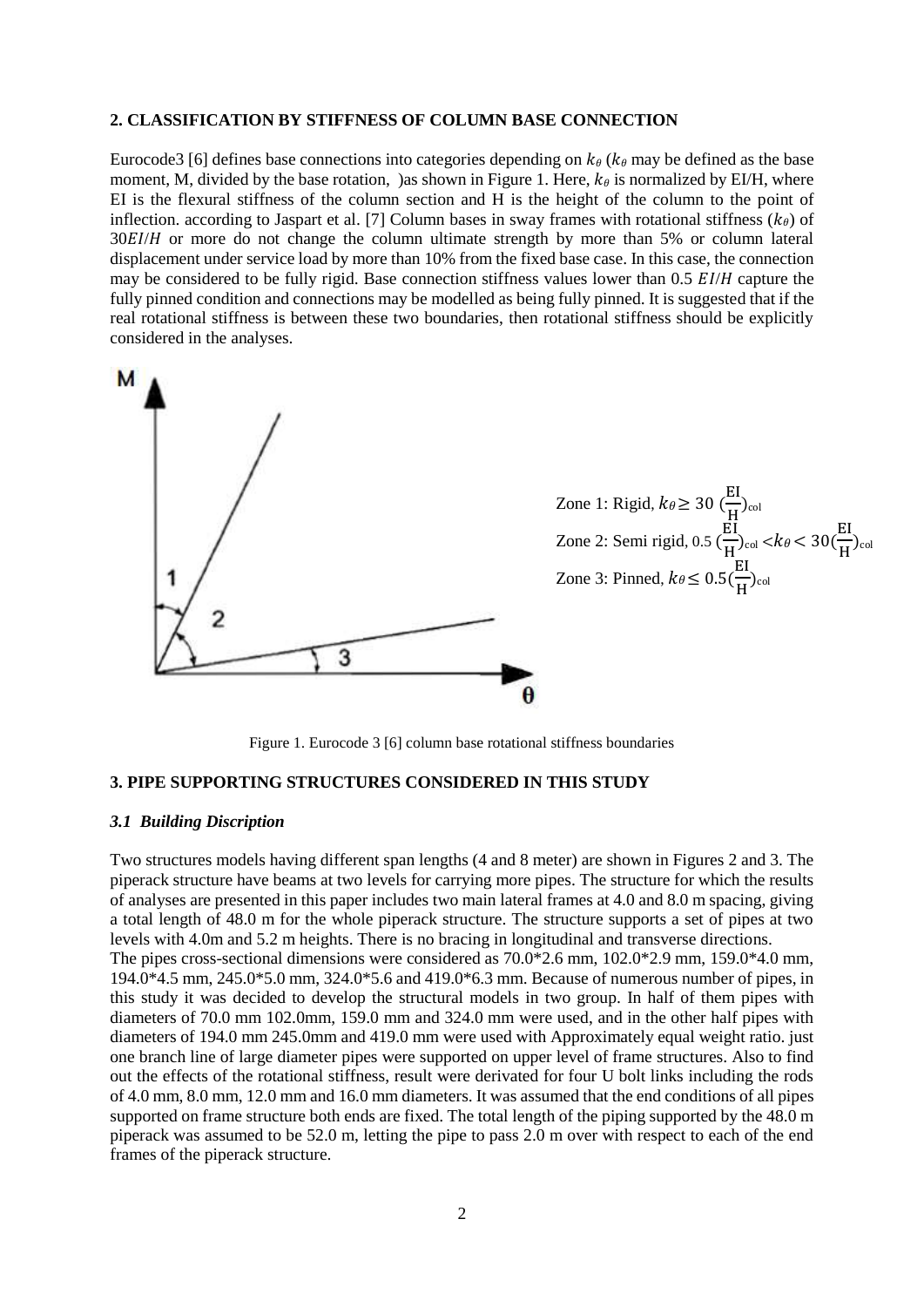

Figure 2. Steel pipe supporting structure with span lengths 4 meter and pipes 70-102-159-324 located on it.



Figure 3. Steel pipe supporting structure with span lengths 8 meter and pipes 70-102-159-324 located on it.

### *3.2 Modeling of Column Base Connection*

Column base flexibility was incorporated in the numerical models through rotational springs at the column base. The rotational springs are modelled as linear springs with seven different levels of stiffness fully pinned and fully fixed base conditions as well as the rotational stiffnesses of 450, 5000, 25000, 45000 and 64000 kN.m/rad.

#### *3.3 Modeling of Pipes to Structure Connection*

Pipes are connected to structure by U-bolt rings in steel piperacks of this study. For considering of rings in structure, initially lateral stiffness of rings are obtained by finite element analysis and therefore linear spring is connected to pipe laterally. Finite element model as which pipe and ring are modelled in together as is shown in figure 4. The length of pipes is considered 2.0 meter because of prevention of effectness of end condition of pipe on stiffness resultant. The side of connection of pipe to ring is applied under lateral displacement and other side of pipe are fixed. The both of ends of ring are considered fixed. The lateral stiffness of ring is considered equal to sum of reaction forces of both ends of ring.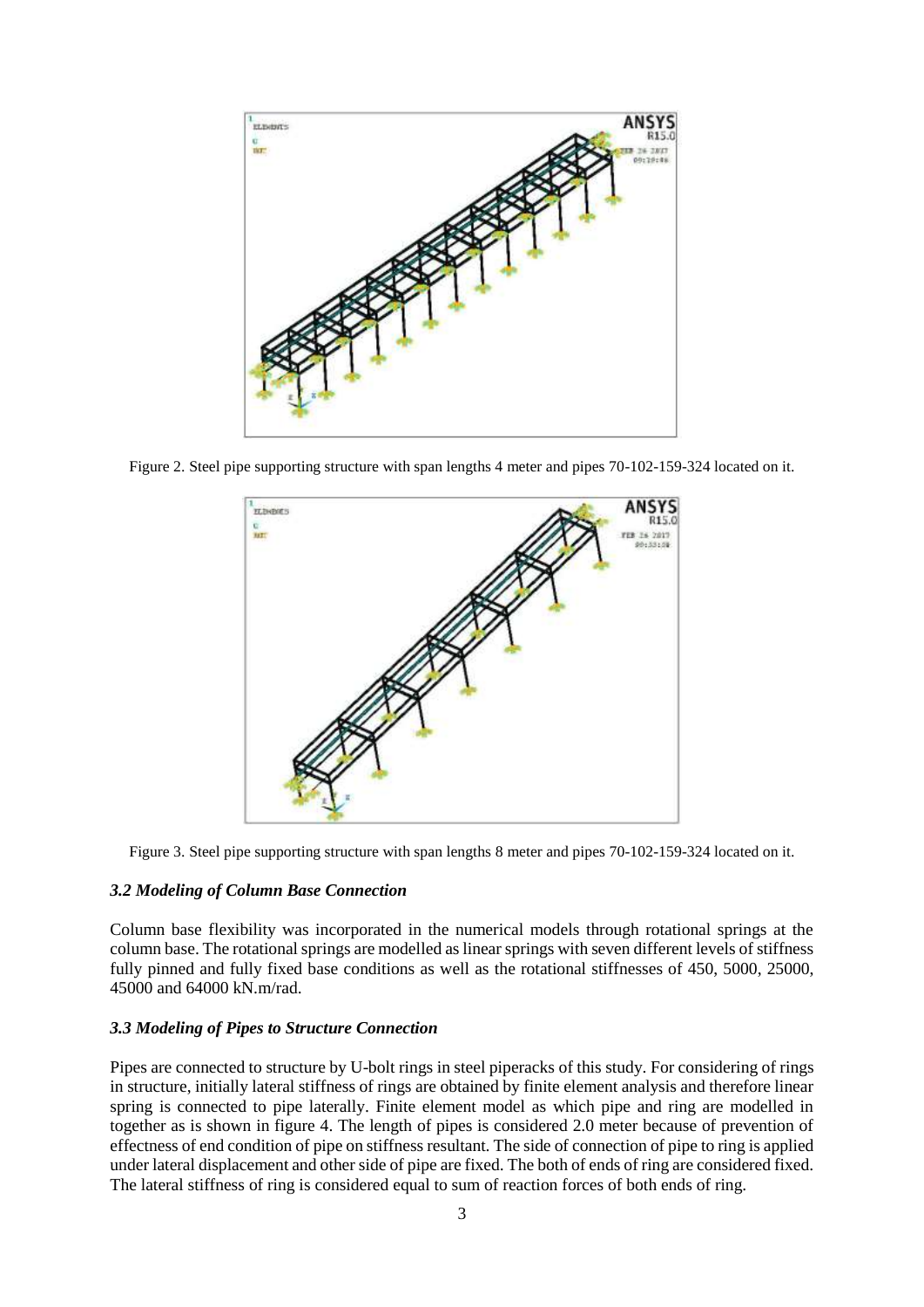

Figure 4. Modeling of pipe and ring

## **4. EARTHQUAKES RECORDS FOR THE TIME HISTORY ANALYSES**

The acceleration records of two earthquakes including kobe and tabas were used for time history analyses this study. A sample of these records, which is related to the KJM-000 component of the Kobe earthquake, is shown in Figure 5.



Figure 5. Acceleration time history of KJM-000 component of Kobe earthquake

### **5. EFFECT OF COLUMN BASE FLEXIBILITY ON PERIOD VALUES**

Table 1 reports the fundamental period of vibration (T1), the second-mode period of vibration (T2) and third-mode period of vibration( $T_3$ ) corresponding to steel piperack with span lengths of 4 meter and Ubolt rings of 4.0 mm in both group of pipes.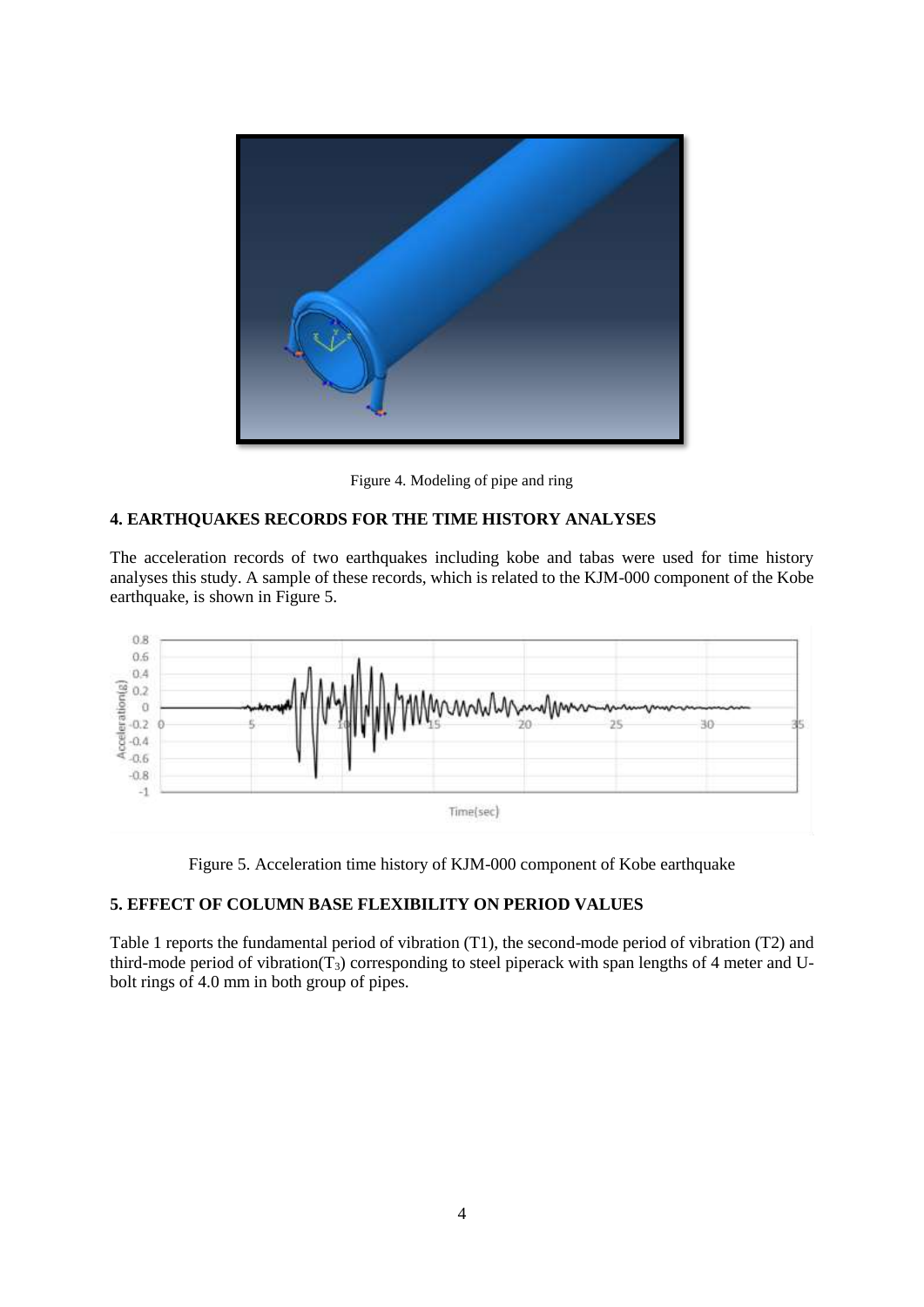Table 1. Periods of vibration corresponding to steel piperack span lengths of 4 meter and U-bolt rings of 4.0 mm in both group of pipes

|                                        |                          |                                                             |                     | Period (s) |                |      |
|----------------------------------------|--------------------------|-------------------------------------------------------------|---------------------|------------|----------------|------|
| Group of pipes                         | <b>Span</b><br>length(m) | <b>Rotational Stiffness</b><br>of column base<br>(kN.m/rad) | <b>Ring of pipe</b> | 1          | $\overline{2}$ | 3    |
| Structure with pipes of 70-102-159-324 | $\overline{4}$           | Pinned                                                      | Ring-4.0mm          | 0.40       | 0.60           | 0.36 |
| Structure with pipes of 70-102-159-324 | $\overline{4}$           | 450                                                         | $Ring-4.0mm$        | 0.34       | 0.58           | 0.31 |
| Structure with pipes of 70-102-159-324 | 4                        | 5000                                                        | Ring-4.0mm          | 0.25       | 0.57           | 0.24 |
| Structure with pipes of 70-102-159-324 | $\overline{4}$           | 25000                                                       | $Ring-4.0mm$        | 0.23       | 0.57           | 0.21 |
| Structure with pipes of 70-102-159-324 | $\overline{4}$           | 45000                                                       | Ring-4.0mm          | 0.23       | 0.57           | 0.22 |
| Structure with pipes of 70-102-159-324 | $\overline{4}$           | 64000                                                       | Ring-4.0mm          | 0.23       | 0.57           | 0.22 |
| Structure with pipes of 70-102-159-324 | $\overline{4}$           | Fixed                                                       | $Ring-4.0mm$        | 0.23       | 0.57           | 0.21 |
| Structure with pipes of 194-245-419    | $\overline{4}$           | Pinned                                                      | Ring-4.0mm          | 0.46       | 0.80           | 0.35 |
| Structure with pipes of 194-245-419    | $\overline{4}$           | 450                                                         | Ring-4.0mm          | 0.39       | 0.80           | 0.31 |
| Structure with pipes of 194-245-419    | $\overline{4}$           | 5000                                                        | Ring-4.0mm          | 0.32       | 0.80           | 0.24 |
| Structure with pipes of 194-245-419    | $\overline{4}$           | 25000                                                       | Ring-4.0mm          | 0.31       | 0.80           | 0.22 |
| Structure with pipes of 194-245-419    | $\overline{4}$           | 45000                                                       | $Ring-4.0mm$        | 0.31       | 0.80           | 0.22 |
| Structure with pipes of 194-245-419    | $\overline{4}$           | 64000                                                       | $Ring-4.0mm$        | 0.31       | 0.80           | 0.22 |
| Structure with pipes of 194-245-419    | $\overline{4}$           | Fixed                                                       | Ring-4.0mm          | 0.30       | 0.80           | 0.22 |

From the table, it can be seen that period values are reduced by changing of the rotational stiffness from fully pinned to 450 and 5000 kN.m/rad but are remained constant from the stiffness of 25000 kN.m/rad to fully fixed approximately. This results also are obtained for other cases including U-bolt rings of 8.0, 12.0 and 16.0 mm and structures with span lengths of 8 meter that is given in the Appendix A.

### **6**. **NUMERICAL RESULTS OF THE TIME HISTORY ANALYSES**

The effect of the column base flexibility on responses of pipes was assessed in the analyzed frames under selected earthquake ground motions. Fig. 6 shows a comparison of the ratio of von mises stress to allowable stress of pipe elements for any pipe and U-bolt ring diameter with change of rotational stiffness of column base connection in structure with span lengths of 4 meter. The average of response values of figures of 6-a to 6-d is obtained that is shown in Fig.7. From Fig. 7, it can be seen that the ratio of von mises stress to allowable stress of pipe elements significantly are reduced by changing of rotational stiffness from fully pinned condition to stiffnesses of 450 and 5000 kN.m/rad. The differential is by lower than 5% just for pipe 70.0 mm but it is considerable that the response values are not reduced from rotational stiffness of 25000 kN.m/rad to fully fixed condition by more than 5%. A similar comparison corresponding to the structure with span lengths of 8 meter is shown in Figures 8 and 9. Again, from Fig. 9, it is seen that the response values significantly are reduced by changing of rotational stiffness from fully pinned condition to stiffnesses of 450 and 5000 kN.m/rad. The differential is by lower than 5% just for pipes 70.0 and 102.0 mm. Also the values are not reduced from rotational stiffness of 25000 kN.m/rad to fully fixed condition.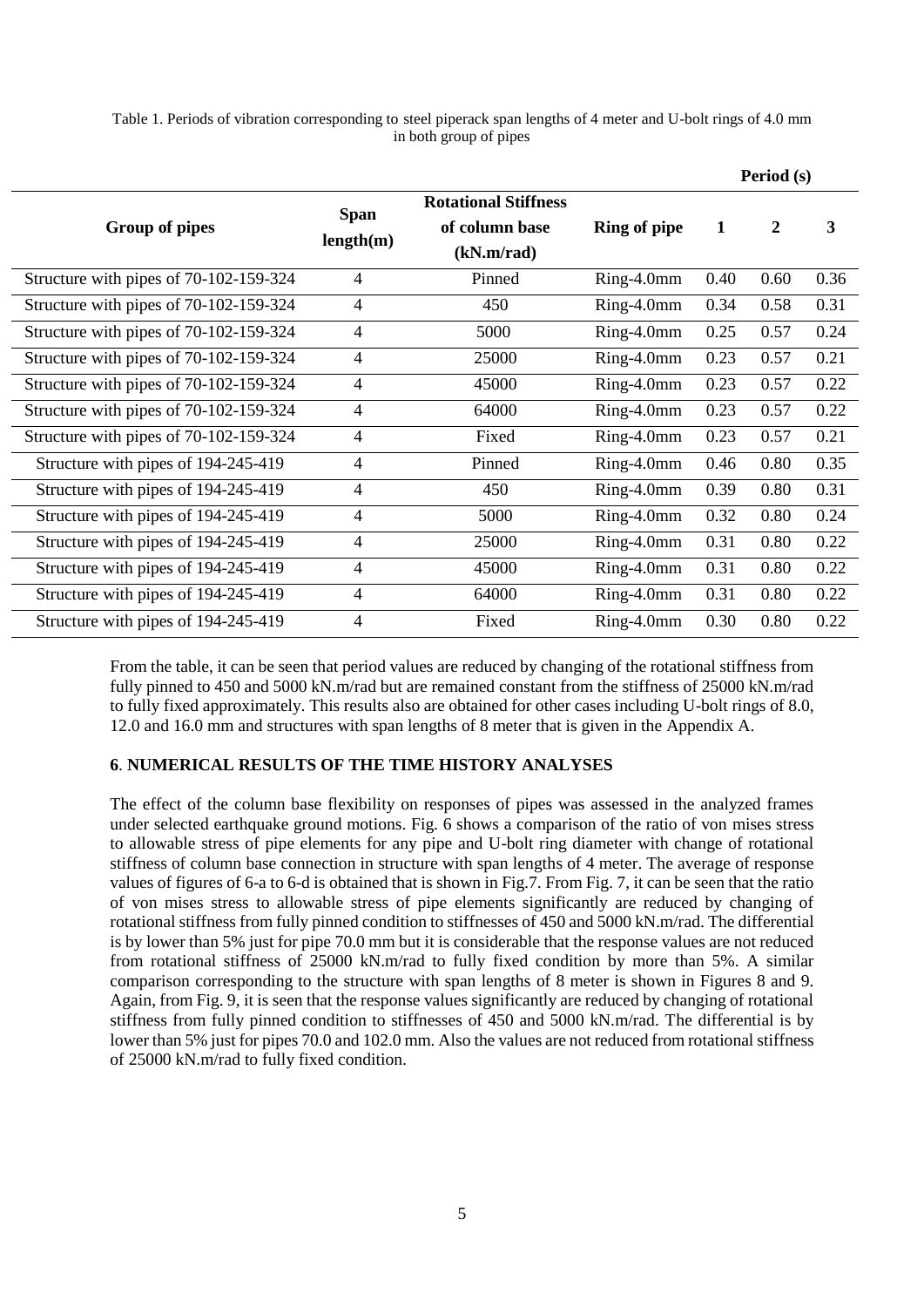

c) Pipes with Ring-12.0 mm

d) Pipes with Ring-16.0 mm

Figure 6. The comparison of ratio of von mises stress to allowable stress of pipe elements with the change of rotational stiffness of column base in structure with span lengths of 4 meter in different cases of rings. a) pipes with ring-4.0 mm, b) pipes with ring-8.0 mm, pipes with ring-12.0 mm, pipes with ring-16.0 mm



Figure 7. The average of values of figures of 5-a to 5-d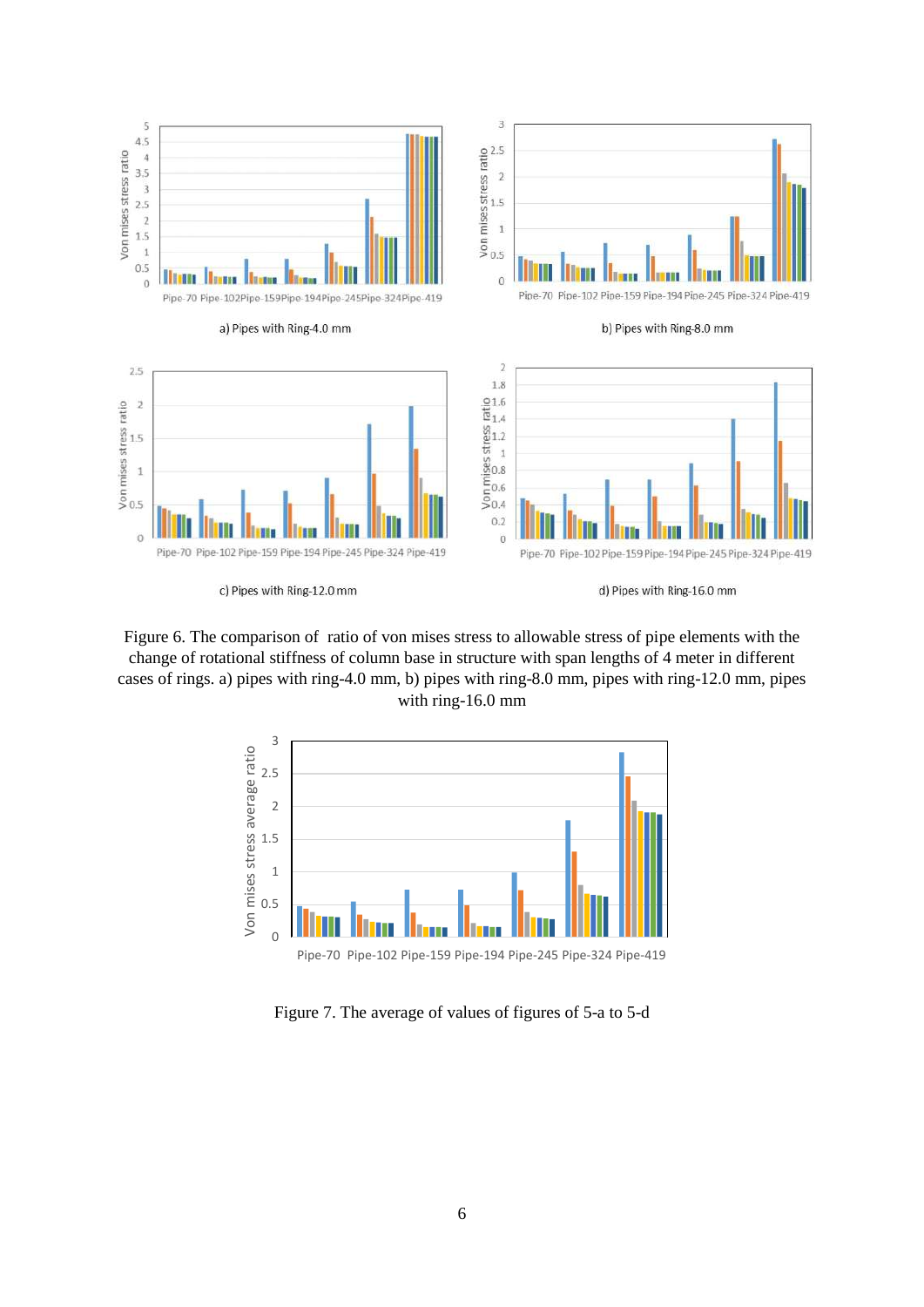

Figure 8. The comparison of ratio of von mises stress to allowable stress of pipe elements with the change of rotational stiffness of column base in structure with span lengths of 8 meter in different cases of rings. a) pipes with ring-4.0 mm, b) pipes with ring-8.0 mm, pipes with ring-12.0 mm, pipes with ring-16.0 mm



Figure 9. The average of values of figures of 7-a to 7-d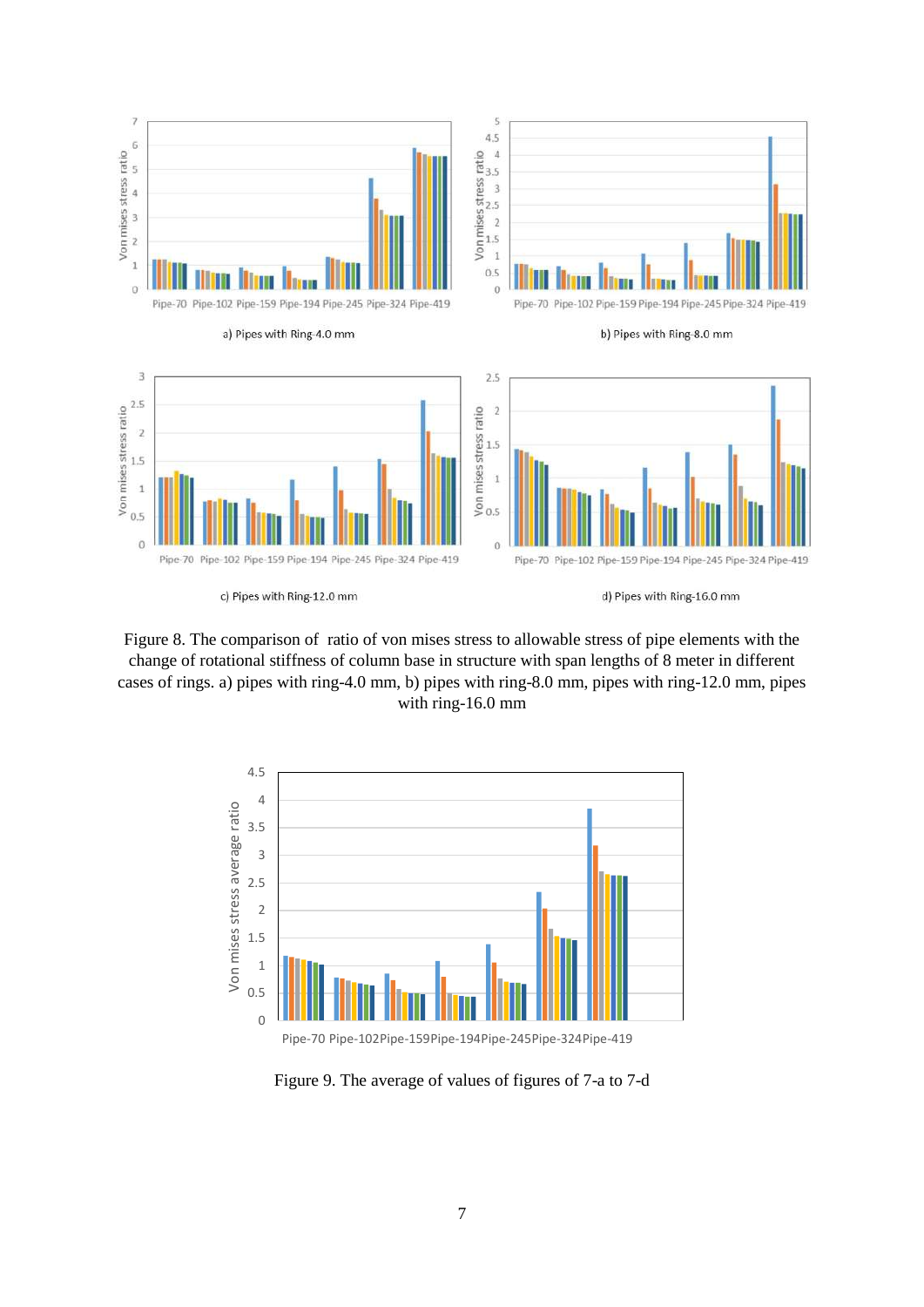### **2. ASSESSMENT OF THE EUROCODE3 RECOMMENDATION FOR THE CONSIDERATION OF FIXED OR PIPNNED BASES FOR STEEL PIPERACKS**

The initialy, in order to the comparison of boundries of Eurocod3 with rotational stiffnesses in this study, these values should be normalized by EI/H. As regards the height of column (H), moment inertia of column (I) and elasticity modul (E) is 4 m, 0.16e-4  $m<sup>4</sup>$  and 2.1e11 N/m<sup>2</sup> respectively, values of rotational stiffnesses as the following table have been normalized.

| The rotational<br>stiffness (kN.m/rad) | The rotational<br>stiffness (EI/H) |
|----------------------------------------|------------------------------------|
| 450                                    | 0.53                               |
| 5000                                   | 5.90                               |
| 25000                                  | 29.7                               |
| 45000                                  | 53.6                               |
| 64000                                  | 76.0                               |

Table 2. values of rotational stiffnesses normalized by EI/H

According to Eurocod3 for column bases with rotational stiffness of 30 EI/H or more, the connection may be considered to be fully rigid and beside the normalized value of stiffness of 25000 kN.m/rad is  $29.7(\sim 30)$  EI/H which in this stiffness was seen that do not change the values of period and ratio of von mises stress to allowable stress pipe elements by more than 5% from the fixed base case. It can be suggested that be used the Eurocod3 recommendation for these structures for pipes demands.

### **8. CONCLUSIONS**

This paper presents modal and linear time history analysises of the effect of base flexibility on pipe demands over two level ground motions of kobe and tabas in steel piperack with different analysis conditions including four U-bolt ring diameters of 4.0, 8.0, 12.0 and 16.0 mm and seven rotational stiffnesses of zero, 450, 5000, 25000, 45000, 64000 kN.m/rad and fixed base, two span lengths of 4 and 8 meter and two pipe groups of 70-102-159-324 and 194-245-419. The following were found:

(1) Period values considerably reduced by changing of rotational stiffness from fully pinned base to stiffnesses of 450 and 5000 kN.m/rad but these values not change from the rotational stiffness 25000 kN.m/rad to fully fixed base approximately

(2) Pipe stress response that is expressed as ratio of von mises stress of pipe elements to allowable stress of material pipe, was evaluated by changing of base flexibility under linear time history analysis. It was shown that pipe responses significantly were reduced by changing of rotational stiffness from fully pinned base to stiffnesses 450 and 5000 except for small pipes such as pipe of 70.0 mm in which responses is reduced lower than by 5% but response values were not reduced from stiffness of 25000 kN.m/rad to fully fixed base by more than 5%.

(3) by normalizing of rotational stiffnesses in this stydy by EI/H, it was seen that the stiffness of 25000 kN,m/rad approximately equal to 30 EI/H in which pipe responses were not reduced than fixed base condition by more than 5%. On the other hand, Eurocode3 suggests that column bases with rotational stiffness  $30E I/H$  or more in which do not change the column ultimate strength by more than 5% or column lateral displacement under service load by more than 10% from the fixed base case, connection may be considered to be fully rigid. So, it was suggested that the Eurocade3 recommendation regarding fixed base condition to be used for pipe demands in steel piperack.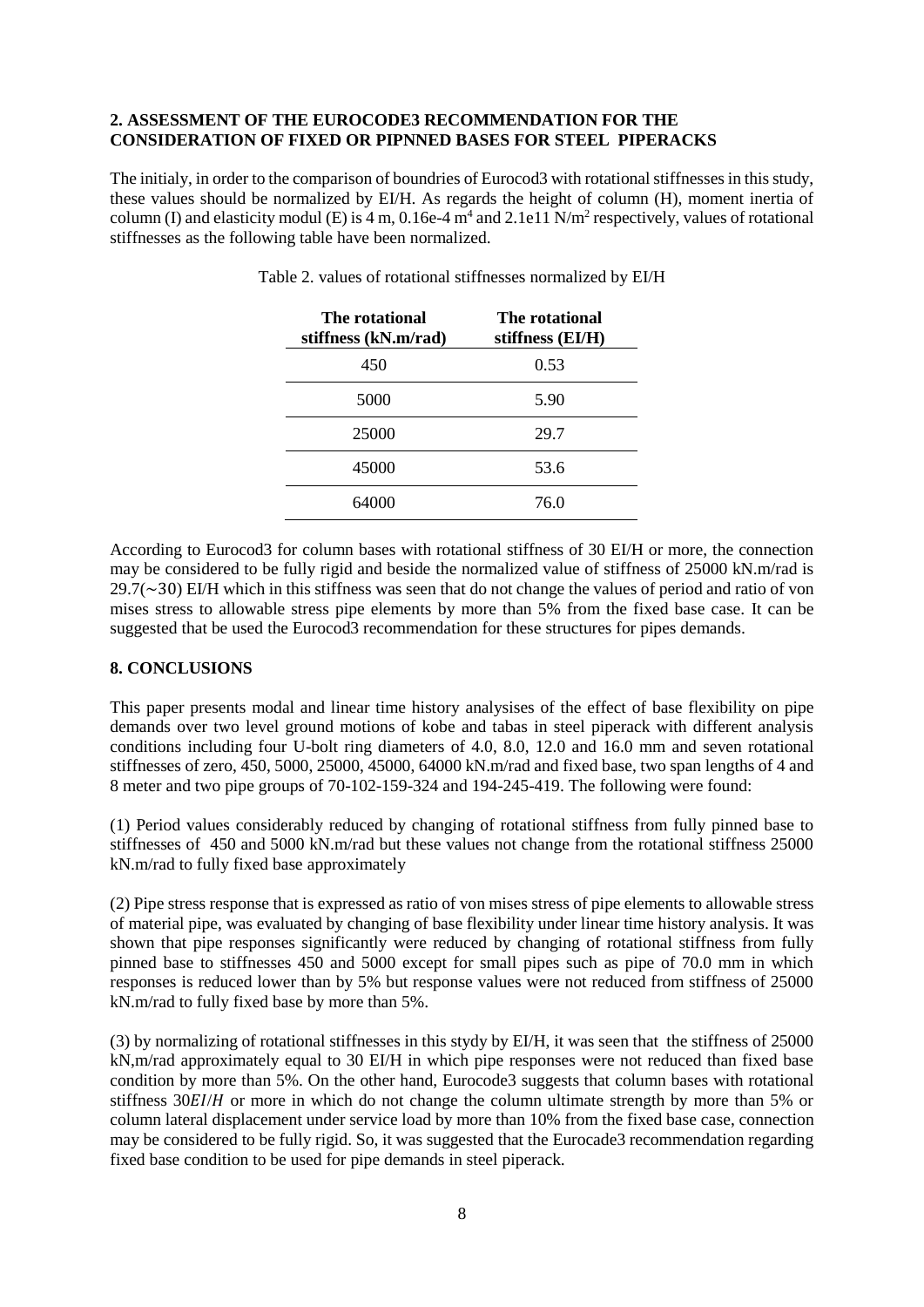### **7. REFERENCES**

Maan O, Osman A (2002). The influence of column bases flexibility on the seismic response of steel framed structures, in *Proceedings of the 4th Structural Specialty Conference of the Canadian Society for Civil Engineering*, Qu´ebec, Canada.

Aviram A, Stojadinovic B, DerKiureghian A (2010). Performance and Reliability of Exposed Column Base Plate Connections for SteelMoment-Resisting Frames, *Pacific Earthquake Engineering Research Center (PEER)*, Berkeley, Calif, USA.

Ruiz-Garcia J and Kanvinde A (2013). Effect of column base flexibility on residual drift demands of low-rise steelmoment-resisting frames, in *Proceedings of the World Congress on Advances in Structural Engineering and Mechanics (ASEM '13)*, p. 13, Jeju, Republic of Korea.

Zareian F, Kanvinde A (2013). Effect of column-base flexibility on the seismic response and safety of steel, moment-resisting frames, *Earthquake Spectra*, vol. 29, no. 4, pp. 1537–1559.

Borzouie J, Chase J.G, MacRae G.A, Rodgers G.W, Clifton G.C (2016). Spectral Assessment of the Effects of Base Flexibility on Seismic Demands of a Structure," *Advances in Civil Engineering*

European Committee for Standardization (2005). *En 1993-1-8:2005 Eurocode 3 Design of Steel Structures— Part 1-8: Design of Joints*, European Committee for Standardization, Brussels, Belgium.

SeismoSignal Software, http://www.seismosoft.com/en/SeismoSignal.aspx

Jaspart J.P, Wald F, Weynand K, Gresnigt A (2008). Steel column base classification, *Heron Journal*, vol. 53, no. 1-2, pp. 69–86.

### **APPENDIX**

Table A.1. Periods of vibration corresponding to steel piperack span lengths of 4 meter and U-bolt rings of 8.0 mm in both group of pipes

|                                        |                          |                                          |                     | Period (s) |      |      |
|----------------------------------------|--------------------------|------------------------------------------|---------------------|------------|------|------|
| Group of pipes                         | <b>Span</b><br>length(m) | <b>Rotational</b><br>Stiffness(kN.m/rad) | <b>Ring of pipe</b> | 1          | 2    | 3    |
| Structure with pipes of 70-102-159-324 | 4                        | Pinned                                   | Ring-8.0mm          | 0.47       | 0.34 | 0.25 |
| Structure with pipes of 70-102-159-324 | 4                        | 450                                      | Ring-8.0mm          | 0.40       | 0.30 | 0.23 |
| Structure with pipes of 70-102-159-324 | 4                        | 5000                                     | Ring-8.0mm          | 0.30       | 0.24 | 0.19 |
| Structure with pipes of 70-102-159-324 | 4                        | 25000                                    | Ring-8.0mm          | 0.28       | 0.22 | 0.19 |
| Structure with pipes of 70-102-159-324 | $\overline{4}$           | 45000                                    | Ring-8.0mm          | 0.28       | 0.22 | 0.19 |
| Structure with pipes of 70-102-159-324 | 4                        | 64000                                    | Ring-8.0mm          | 0.28       | 0.22 | 0.19 |
| Structure with pipes of 70-102-159-324 | 4                        | Fixed                                    | Ring-8.0mm          | 0.28       | 0.21 | 0.19 |
| Structure with pipes of 194-245-419    | 4                        | Pinned                                   | Ring-8.0mm          | 0.35       | 0.53 | 0.33 |
| Structure with pipes of 194-245-419    | 4                        | 450                                      | Ring-8.0mm          | 0.32       | 0.48 | 0.30 |
| Structure with pipes of 194-245-419    | 4                        | 5000                                     | Ring-8.0mm          | 0.26       | 0.43 | 0.24 |
| Structure with pipes of 194-245-419    | 4                        | 25000                                    | Ring-8.0mm          | 0.23       | 0.43 | 0.22 |
| Structure with pipes of 194-245-419    | 4                        | 45000                                    | Ring-8.0mm          | 0.23       | 0.43 | 0.21 |
| Structure with pipes of 194-245-419    | 4                        | 64000                                    | Ring-8.0mm          | 0.23       | 0.43 | 0.21 |
| Structure with pipes of 194-245-419    | 4                        | Fixed                                    | Ring-8.0mm          | 0.23       | 0.43 | 0.21 |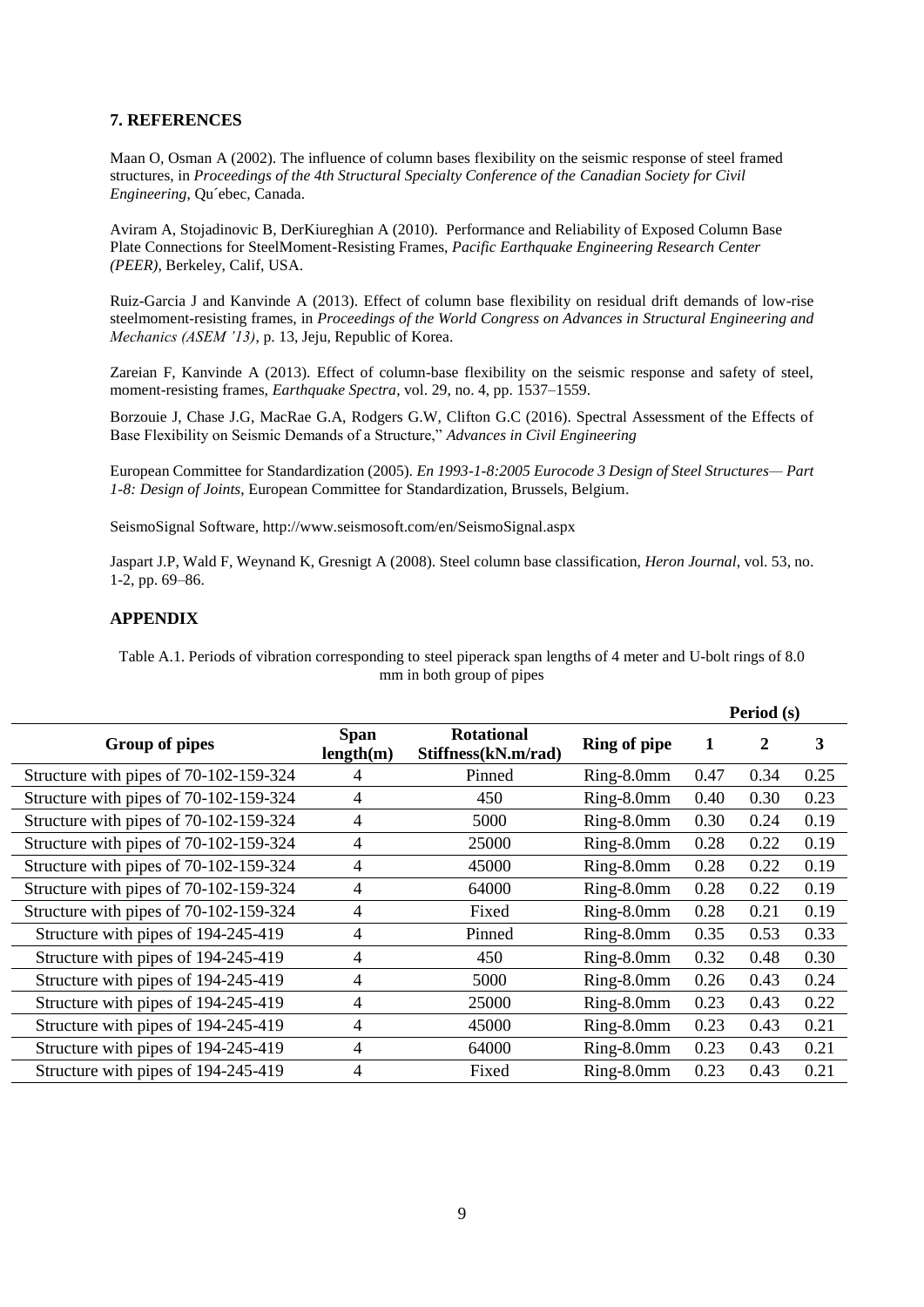|                                        |                          |                                          |                     | Period (s) |      |      |
|----------------------------------------|--------------------------|------------------------------------------|---------------------|------------|------|------|
| Group of pipes                         | <b>Span</b><br>length(m) | <b>Rotational</b><br>Stiffness(kN.m/rad) | <b>Ring of pipe</b> | 1          | 2    | 3    |
| Structure with pipes of 70-102-159-324 |                          | Pinned                                   | $Ring-12.0mm$       | 0.47       | 0.33 | 0.22 |
| Structure with pipes of 70-102-159-324 | 4                        | 450                                      | $Ring-12.0mm$       | 0.40       | 0.30 | 0.21 |
| Structure with pipes of 70-102-159-324 | 4                        | 5000                                     | $Ring-12.0mm$       | 0.28       | 0.24 | 0.19 |
| Structure with pipes of 70-102-159-324 | 4                        | 25000                                    | $Ring-12.0mm$       | 0.26       | 0.22 | 0.17 |
| Structure with pipes of 70-102-159-324 | 4                        | 45000                                    | $Ring-12.0mm$       | 0.25       | 0.22 | 0.17 |
| Structure with pipes of 70-102-159-324 | $\overline{4}$           | 64000                                    | Ring-12.0mm         | 0.25       | 0.21 | 0.17 |
| Structure with pipes of 70-102-159-324 | 4                        | Fixed                                    | $Ring-12.0mm$       | 0.24       | 0.21 | 0.16 |
| Structure with pipes of 194-245-419    | 4                        | Pinned                                   | $Ring-12.0mm$       | 0.49       | 0.30 | 0.20 |
| Structure with pipes of 194-245-419    | 4                        | 450                                      | $Ring-12.0mm$       | 0.42       | 0.28 | 0.19 |
| Structure with pipes of 194-245-419    | 4                        | 5000                                     | $Ring-12.0mm$       | 0.31       | 0.23 | 0.17 |
| Structure with pipes of 194-245-419    | 4                        | 25000                                    | $Ring-12.0mm$       | 0.28       | 0.21 | 0.16 |
| Structure with pipes of 194-245-419    | 4                        | 45000                                    | $Ring-12.0mm$       | 0.28       | 0.21 | 0.16 |
| Structure with pipes of 194-245-419    | 4                        | 64000                                    | $Ring-12.0mm$       | 0.28       | 0.21 | 0.16 |
| Structure with pipes of 194-245-419    | 4                        | Fixed                                    | $Ring-12.0mm$       | 0.28       | 0.21 | 0.16 |

Table A.2. Periods of vibration corresponding to steel piperack span lengths of 4 meter and U-bolt rings of 12.0 mm in both group of pipes

Table A.3. Periods of vibration corresponding to steel piperack span lengths of 4 meter and U-bolt rings of 16.0 mm in both group of pipes

|                                        |                          |                                          |                     | Period (s) |      |      |
|----------------------------------------|--------------------------|------------------------------------------|---------------------|------------|------|------|
| <b>Group of pipes</b>                  | <b>Span</b><br>length(m) | <b>Rotational</b><br>Stiffness(kN.m/rad) | <b>Ring of pipe</b> | 1          | 2    | 3    |
| Structure with pipes of 70-102-159-324 | 4                        | Pinned                                   | $Ring-16.0mm$       | 0.47       | 0.33 | 0.20 |
| Structure with pipes of 70-102-159-324 | 4                        | 450                                      | $Ring-16.0mm$       | 0.39       | 0.30 | 0.20 |
| Structure with pipes of 70-102-159-324 | 4                        | 5000                                     | $Ring-16.0mm$       | 0.28       | 0.24 | 0.17 |
| Structure with pipes of 70-102-159-324 | 4                        | 25000                                    | $Ring-16.0mm$       | 0.25       | 0.22 | 0.16 |
| Structure with pipes of 70-102-159-324 | 4                        | 45000                                    | $Ring-16.0mm$       | 0.25       | 0.22 | 0.16 |
| Structure with pipes of 70-102-159-324 | 4                        | 64000                                    | $Ring-16.0mm$       | 0.25       | 0.21 | 0.16 |
| Structure with pipes of 70-102-159-324 | 4                        | Fixed                                    | $Ring-16.0mm$       | 0.24       | 0.21 | 0.16 |
| Structure with pipes of 194-245-419    | 4                        | Pinned                                   | $Ring-16.0mm$       | 0.49       | 0.29 | 0.18 |
| Structure with pipes of 194-245-419    | 4                        | 450                                      | $Ring-16.0mm$       | 0.41       | 0.27 | 0.17 |
| Structure with pipes of 194-245-419    | 4                        | 5000                                     | $Ring-16.0mm$       | 0.30       | 0.23 | 0.15 |
| Structure with pipes of 194-245-419    | 4                        | 25000                                    | $Ring-16.0mm$       | 0.27       | 0.21 | 0.15 |
| Structure with pipes of 194-245-419    | 4                        | 45000                                    | $Ring-16.0mm$       | 0.27       | 0.21 | 0.15 |
| Structure with pipes of 194-245-419    | 4                        | 64000                                    | $Ring-16.0mm$       | 0.27       | 0.21 | 0.15 |
| Structure with pipes of 194-245-419    | 4                        | Fixed                                    | Ring-16.0mm         | 0.27       | 0.21 | 0.15 |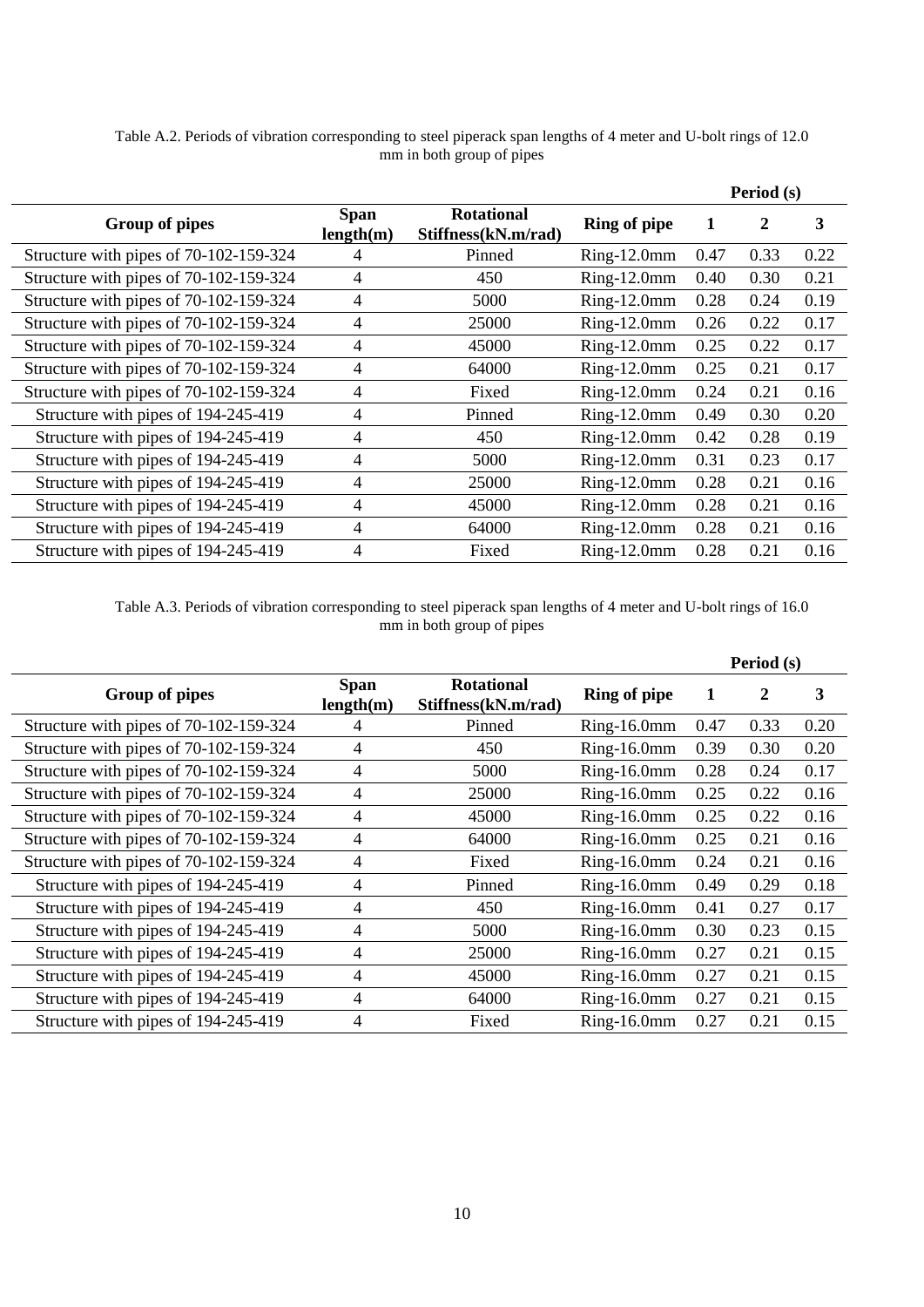|                                        |                          |                                          |                     | Period (s) |      |      |
|----------------------------------------|--------------------------|------------------------------------------|---------------------|------------|------|------|
| Group of pipes                         | <b>Span</b><br>length(m) | <b>Rotational</b><br>Stiffness(kN.m/rad) | <b>Ring of pipe</b> | 1          | 2    | 3    |
| Structure with pipes of 70-102-159-324 | 8                        | Pinned                                   | $Ring-4.0mm$        | 0.5        | 0.77 | 0.43 |
| Structure with pipes of 70-102-159-324 | 8                        | 450                                      | Ring-4.0mm          | 0.43       | 0.75 | 0.38 |
| Structure with pipes of 70-102-159-324 | 8                        | 5000                                     | $Ring-4.0mm$        | 0.32       | 0.74 | 0.30 |
| Structure with pipes of 70-102-159-324 | 8                        | 25000                                    | Ring-4.0mm          | 0.30       | 0.74 | 0.27 |
| Structure with pipes of 70-102-159-324 | 8                        | 45000                                    | Ring-4.0mm          | 0.29       | 0.74 | 0.27 |
| Structure with pipes of 70-102-159-324 | 8                        | 64000                                    | Ring-4.0mm          | 0.29       | 0.74 | 0.27 |
| Structure with pipes of 70-102-159-324 | 8                        | Fixed                                    | Ring-4.0mm          | 0.29       | 0.74 | 0.26 |
| Structure with pipes of 194-245-419    | 8                        | Pinned                                   | Ring-4.0mm          | 0.58       | 0.89 | 0.41 |
| Structure with pipes of 194-245-419    | 8                        | 450                                      | Ring-4.0mm          | 0.51       | 0.89 | 0.36 |
| Structure with pipes of 194-245-419    | 8                        | 5000                                     | $Ring-4.0mm$        | 0.44       | 0.89 | 0.32 |
| Structure with pipes of 194-245-419    | 8                        | 25000                                    | Ring-4.0mm          | 0.43       | 0.89 | 0.30 |
| Structure with pipes of 194-245-419    | 8                        | 45000                                    | Ring-4.0mm          | 0.42       | 0.89 | 0.30 |
| Structure with pipes of 194-245-419    | 8                        | 64000                                    | Ring-4.0mm          | 0.42       | 0.89 | 0.30 |
| Structure with pipes of 194-245-419    | 8                        | Fixed                                    | $Ring-4.0mm$        | 0.42       | 0.89 | 0.30 |

Table A.4. Periods of vibration corresponding to steel piperack span lengths of 8 meter and U-bolt rings of 4.0 mm in both group of pipes

Table A.5. Periods of vibration corresponding to steel piperack span lengths of 8 meter and U-bolt rings of 8.0 mm in both group of pipes

|                                        |                          |                                          |                     | Period (s) |      |      |
|----------------------------------------|--------------------------|------------------------------------------|---------------------|------------|------|------|
| Group of pipes                         | <b>Span</b><br>length(m) | <b>Rotational</b><br>Stiffness(kN.m/rad) | <b>Ring of pipe</b> | 1          | 2    | 3    |
| Structure with pipes of 70-102-159-324 | 8                        | Pinned                                   | $Ring-8.0mm$        | 0.60       | 0.40 | 0.21 |
| Structure with pipes of 70-102-159-324 | 8                        | 450                                      | Ring-8.0mm          | 0.51       | 0.36 | 0.28 |
| Structure with pipes of 70-102-159-324 | 8                        | 5000                                     | Ring-8.0mm          | 0.40       | 0.29 | 0.26 |
| Structure with pipes of 70-102-159-324 | 8                        | 25000                                    | Ring-8.0mm          | 0.38       | 0.26 | 0.25 |
| Structure with pipes of 70-102-159-324 | 8                        | 45000                                    | Ring-8.0mm          | 0.38       | 0.26 | 0.25 |
| Structure with pipes of 70-102-159-324 | 8                        | 64000                                    | Ring-8.0mm          | 0.38       | 0.26 | 0.25 |
| Structure with pipes of 70-102-159-324 | 8                        | Fixed                                    | Ring-8.0mm          | 0.37       | 0.26 | 0.25 |
| Structure with pipes of 194-245-419    | 8                        | Pinned                                   | Ring-8.0mm          | 0.66       | 0.45 | 0.38 |
| Structure with pipes of 194-245-419    | 8                        | 450                                      | Ring-8.0mm          | 0.60       | 0.40 | 0.34 |
| Structure with pipes of 194-245-419    | 8                        | 5000                                     | Ring-8.0mm          | 0.30       | 0.56 | 0.26 |
| Structure with pipes of 194-245-419    | 8                        | 25000                                    | Ring-8.0mm          | 0.30       | 0.56 | 0.26 |
| Structure with pipes of 194-245-419    | 8                        | 45000                                    | Ring-8.0mm          | 0.30       | 0.56 | 0.26 |
| Structure with pipes of 194-245-419    | 8                        | 64000                                    | Ring-8.0mm          | 0.30       | 0.56 | 0.26 |
| Structure with pipes of 194-245-419    | 8                        | Fixed                                    | Ring-8.0mm          | 0.30       | 0.56 | 0.26 |